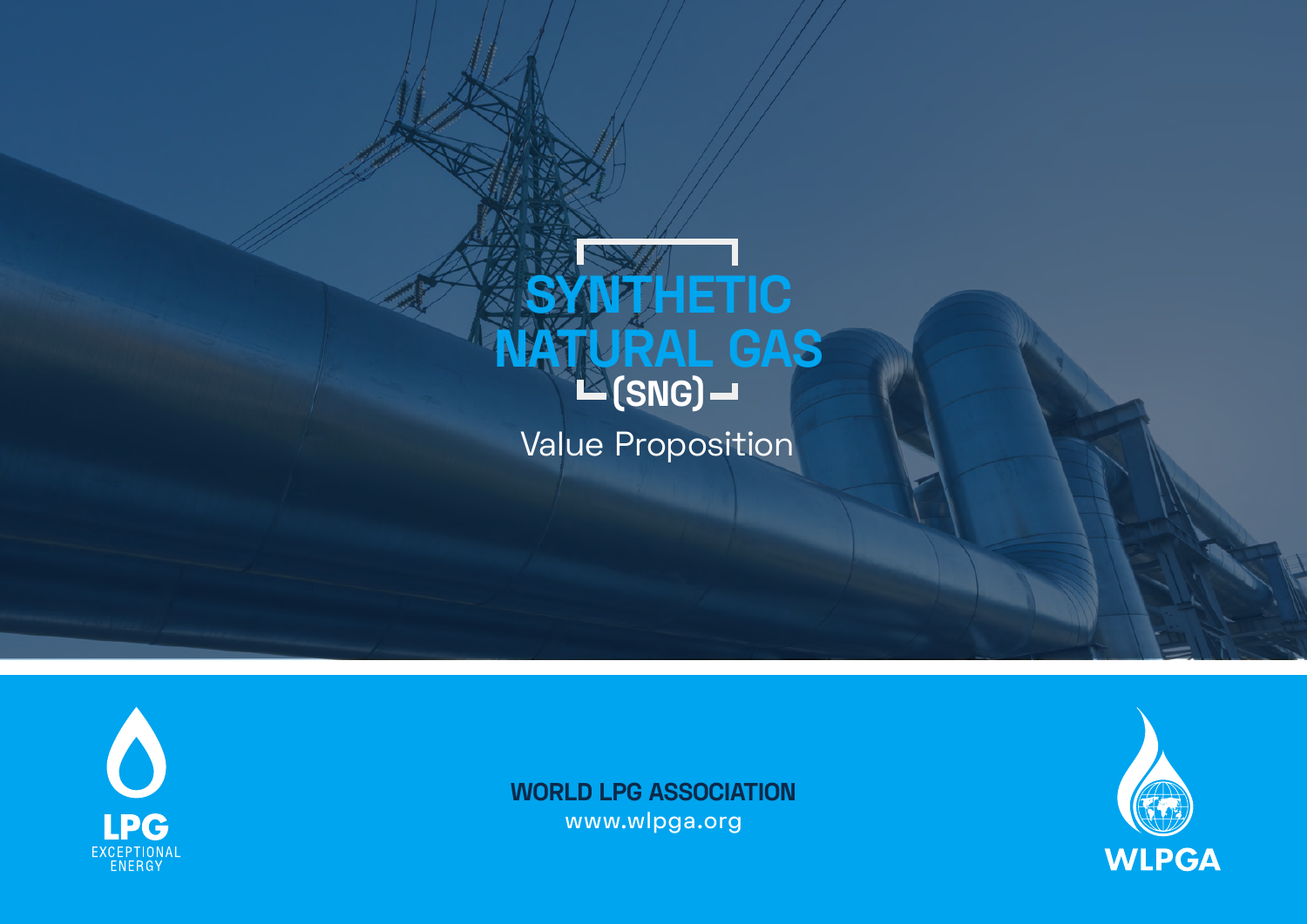

**THE WORLD'S GROWING RELIANCE ON NATURAL GAS (NG) HAS CREATED BOTH ECONOMIC AND AVAILABILITY RISKS.**



SNG IS MADE BY **MIXING LIQUEFIED PETROLEUM GAS (LPG) WITH AIR** TO SIMULATE AND REPLACE NG



**USING SYNTHETIC NATURAL GAS (SNG)** CAN HELP **MITIGATE RISKS** RELATED TO THE RELIANCE ON NATURAL GAS



SNG CAN BE USED IN **THE SAME EQUIPMENT** & CONSUMER APPLIANCES



## **LPG IS USED IN A WIDE VARIETY OF APPLICATIONS**



**LPG + AIR IS SIMILAR TO NATURAL GAS**



**THE CALORIFIC VALUE** OF LPG IS **ALMOST DOUBLE**  THAT OF NG.

LPG is diluted with air to reduce its heat value and create a product with similar combustion characteristics to NG



#### WHEN LPG IS MIXED WITH AIR TO CREATE SNG, **IT CAN BE USED IN THE SAME NG APPLIANCES**

(burners, heaters, cookstoves etc.). This is the principle behind synthetic natural gas (SNG), a concept that has been used to support NG penetration around the world since the 1950's

# **TRANSPORTING NATURAL GAS**



# **PIPED NETWORK**

NG can be transported using pipelines and **distributed from production source to the market**



# **LNG**

If a piped network is unavailable the compressed natural gas (CNG) can be **chilled and pressurised and turned into liquefied natural gas (LNG)**



# **THE CHALLENGES OF LNG**

As a liquid it can then be transported like LPG, but with more expensive equipment to cope with the **higher pressures and lower temperatures.** Transporting LNG also consumes energy to maintain that liquid state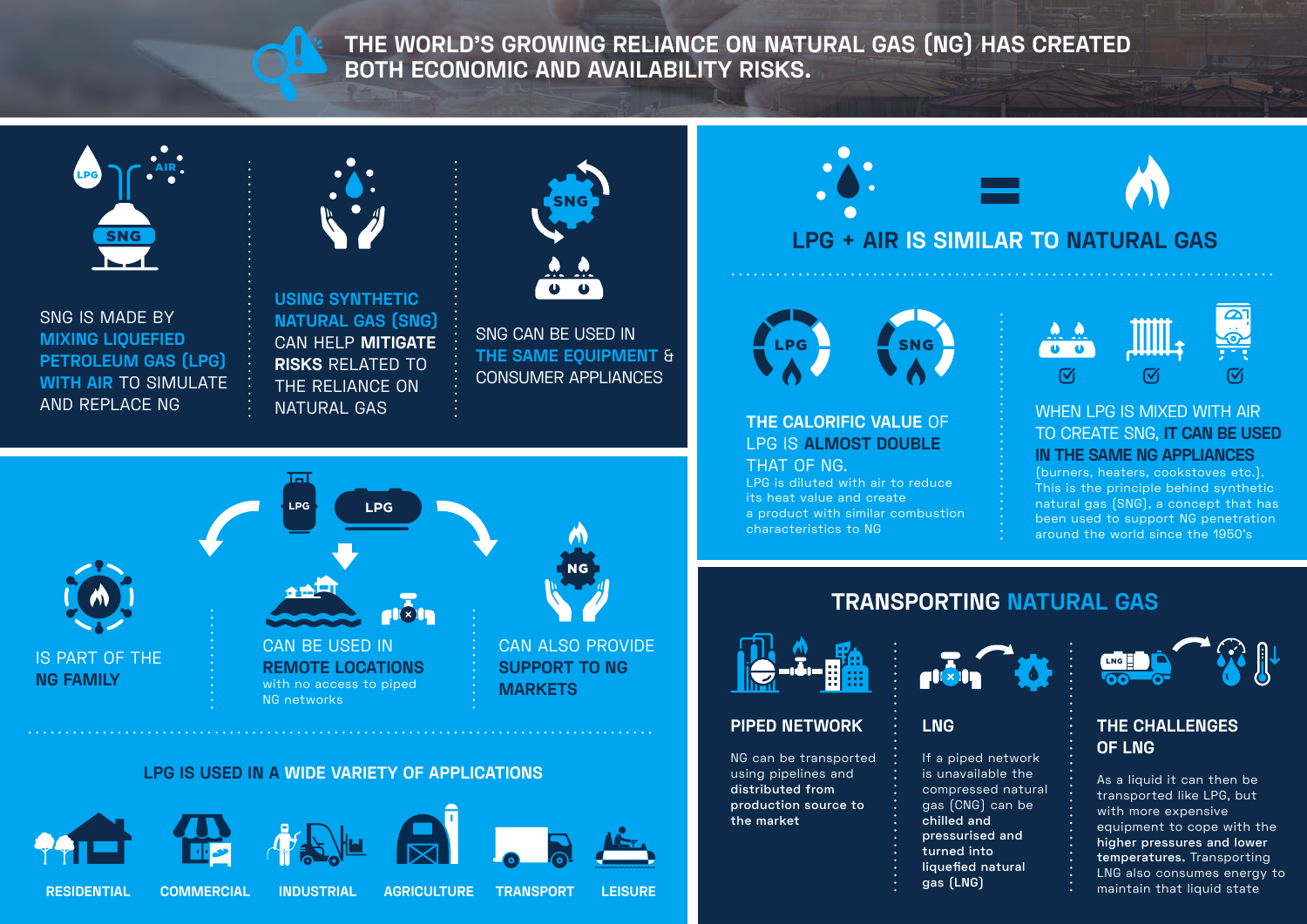

#### **CREATING OPPORTUNITIES FOR NATURAL GAS**

**NG supplies are often long distances from the major world markets and sometimes located where country risks are challenging. Justification for bringing NG to those markets would be improved if the consumers there were already using gas. This is where SNG can be used to create the value proposition for gas, both NG (CNG & LNG) and SNG.**

4



# SNG AND SYNTHETIC NATURAL GAS AND SYNTHETIC NATURAL GAS **CAN WORK TOGETHER**



When SNG systems are installed - and NG is introduced later THEY CAN BE RETAINED **IN STANDBY MODE** IN THE EVENT OF ANY NG SUPPLY INTERRUPTIONS



SNG CAN ALSO BE **USED FOR PEAK SHAVING** TO SUPPLY NG DURING HEAVY LOAD PERIODS



SNG CAN BE USED FOR **CO-MINGLING SUPPLIES** since the two products are identical from a consumers' perspective

# THERE ARE TYPICALLY FOUR MAIN AREAS **OF USE FOR SNG SYSTEMS:**



#### **SNG STAND-BY OR BACKUP SYSTEMS**

Allowing NG customers to use SNG during curtailment periods and taking advantage of arbitrage opportunities



## **SNG BASE LOAD SYSTEMS:**

Providing a bridging fuel in regions where NG is planned to be available in the future but is not yet available. The SNG system may later revert to a peak shaving function



## **SNG PEAK SHAVING SYSTEMS:**

Allowing distribution companies and consumers to supplement their NG during peak demand periods without adding grid/pipeline capacity



## **NG CO-MINGLING SYSTEMS:**

SNG replaces NG as required. The quantity of NG being replaced by SNG can be reallocated elsewhere in the grid to alleviate supply challenges



**THESE SNG SYSTEMS ARE VALUABLE** IN HELPING NG UTILITY COMPANIES EFFICIENTLY **MANAGE LOAD SWINGS, GUARANTEE SECURITY OF SUPPLY DURING DISRUPTIONS, AND TO PROVIDE A BRIDGE TO NEW COMMUNITIES** WAITING THE DEVELOPMENT OF A NG GRID.

# **WHERE** IS SNG CURRENTLY USED?

SNG SYSTEMS ARE BEING USED TO SUPPLY GAS TO **SOME OF THE WORLD'S BIGGEST ENERGY USERS including large steel mills, city utilities, hospitals, military bases, and residential neighbourhoods.**





THERE ARE MANY SNG SYSTEMS **ALREADY INSTALLED in North and South America, Europe,** 

**the Middle East, Asia Pacific, and Australasia**